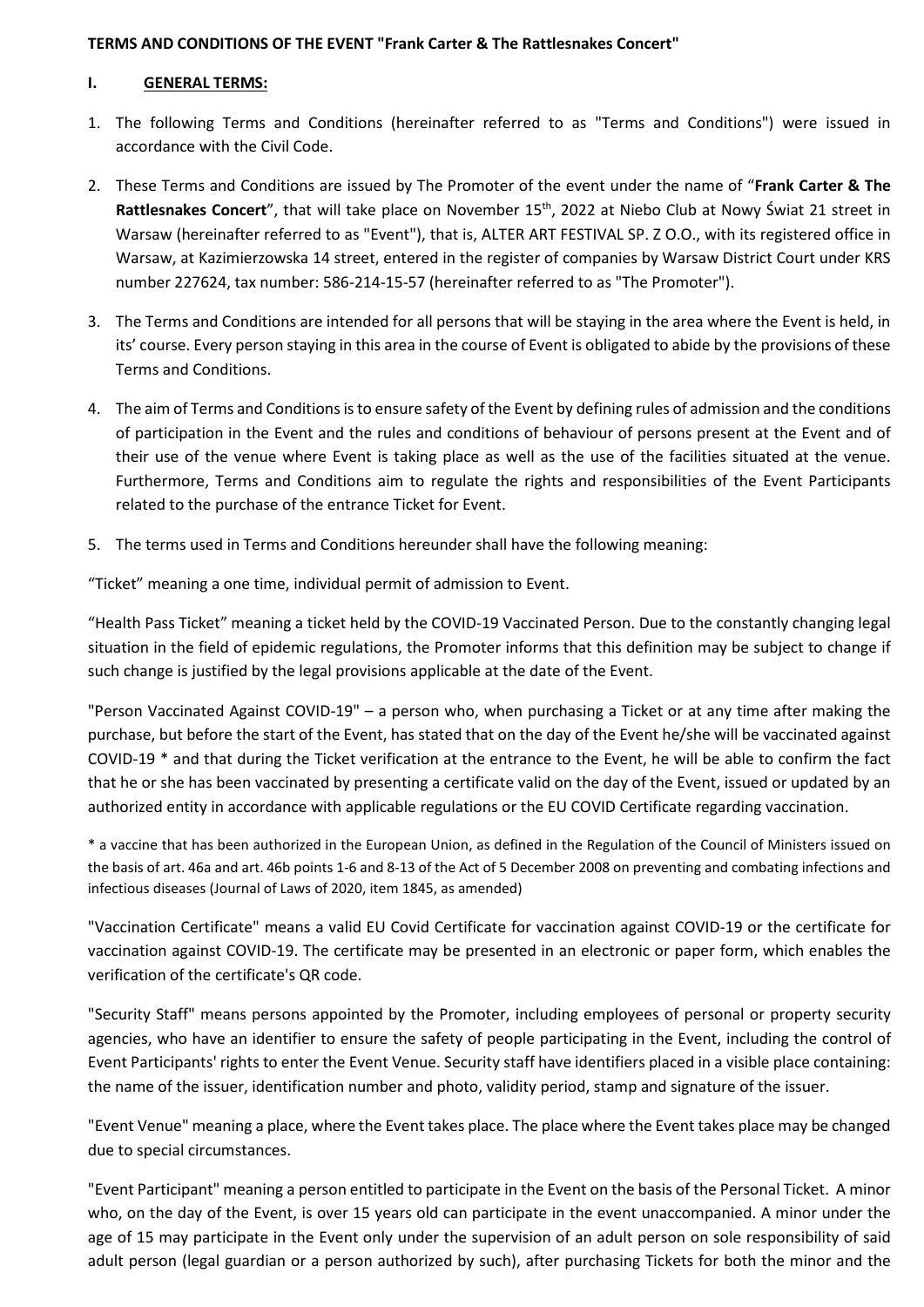adult. Minors over 15 years of age are allowed to take part in the Event independently after purchasing Ticket and presenting a document with photo confirming the minors' age. The lack of such document will result in refusal to enter the event without a carer.

# **II. TICKETS SALE:**

- 6. Tickets may be sold only at the price printed on Tickets. Tickets are sold only in authorized points of sale: [www.altersklep.pl](http://www.altersklep.pl/) and [www.ebilet.pl.](http://www.ebilet.pl/) The list of authorized points of sale is available at [www.alterart.pl.](http://www.alterart.pl/) There is a limit on the purchase of six (6) Tickets by one person. The detailed conditions for purchasing tickets are set out in the relevant Ticket Purchase Regulations, available at the above-mentioned websites.
- 7. The resale of Tickets at auctions, auctions or in any other way indicating the commercial nature of such resale is forbidden. It is forbidden to publicly offer the transfer of ownership of Tickets, including as prizes in contests, lotteries, bonus sales or any other promotion, even if it is free of charge. The Ticket may be immediately canceled in the event of resale, attempted resale, attempted to copy the Ticket, or any other actions referred to in this clause 7, without the right to a refund for its purchase.
- 8. The Promoter informs that according to the article 133 of the Act of May 20th, 1971 of the Penal Code: "Whoever purchases entrance tickets for artistic, entertainment or sports events with the aim of reselling them at a profit or whoever sells such tickets at a profit is subject to penalty of arrest, restriction of liberty or a fine. Attempting as well as aiding and abetting are punishable."
- 9. Ticket enabling admission to the Event must be original, purchased in accordance with the provisions of these Terms and Conditions. Ticket purchased not in accordance with Terms and Conditions may be nullified by the Promoter. The Promoter warns that the purchase of Tickets from other parties puts the buyer at risk of buying a forged ticket, which will consequently result in the refusal to entry and participate in the Event. The Promoter informs that the original bar code on each and every Ticket entitles to one-time access to the Event Venue. In case of leaving the Event Area, re-entry is possible only after purchasing the next Ticket. The Promoter warns that in case a Ticket is made available (in any form) to the third party, such Ticket may be used by that third party, which may result in a situation where the Ticket purchaser will be refused to enter the Event.
- 10. The disabled persons who want or need their carer assistance to participate in the Event all persons accompanying persons with disabilities are obligated to purchase Tickets for each person individually.

# **III. ADMISSION TO EVENT VENUE AND AREAS:**

11. Admission to the Event Venue is granted to a person with a valid Ticket. In addition, Health Pass Ticket holders are required to have a valid Vaccination Certificate on the day of the Event.

If Event Participant is a minor under 15 years of age, the minor can participate in the Event only under supervision of an adult person - a legal guardian or person authorized in writing by a legal guardian, who upon entering the Event, will sign the declaration of taking responsibility for the minor, according to the template provided by Promoter. An adult person can look after no more than 5 minor persons participating in the Event.

# 12. Ticket categories and related entitlements to enter the Event Venue:

- a) Standard Ticket
- Applies to all purchased Tickets that are not Health Pass Tickets;
- entry to the Event Venue is possible after undergoing the activities referred to in point 21 –a) c) of these Regulations;
- b) Health Pass Ticket
- is intended for people who, to the best of their knowledge, will have a valid Vaccination Certificate on the day of admission to the Event, which guarantees admission above the prescribed limits;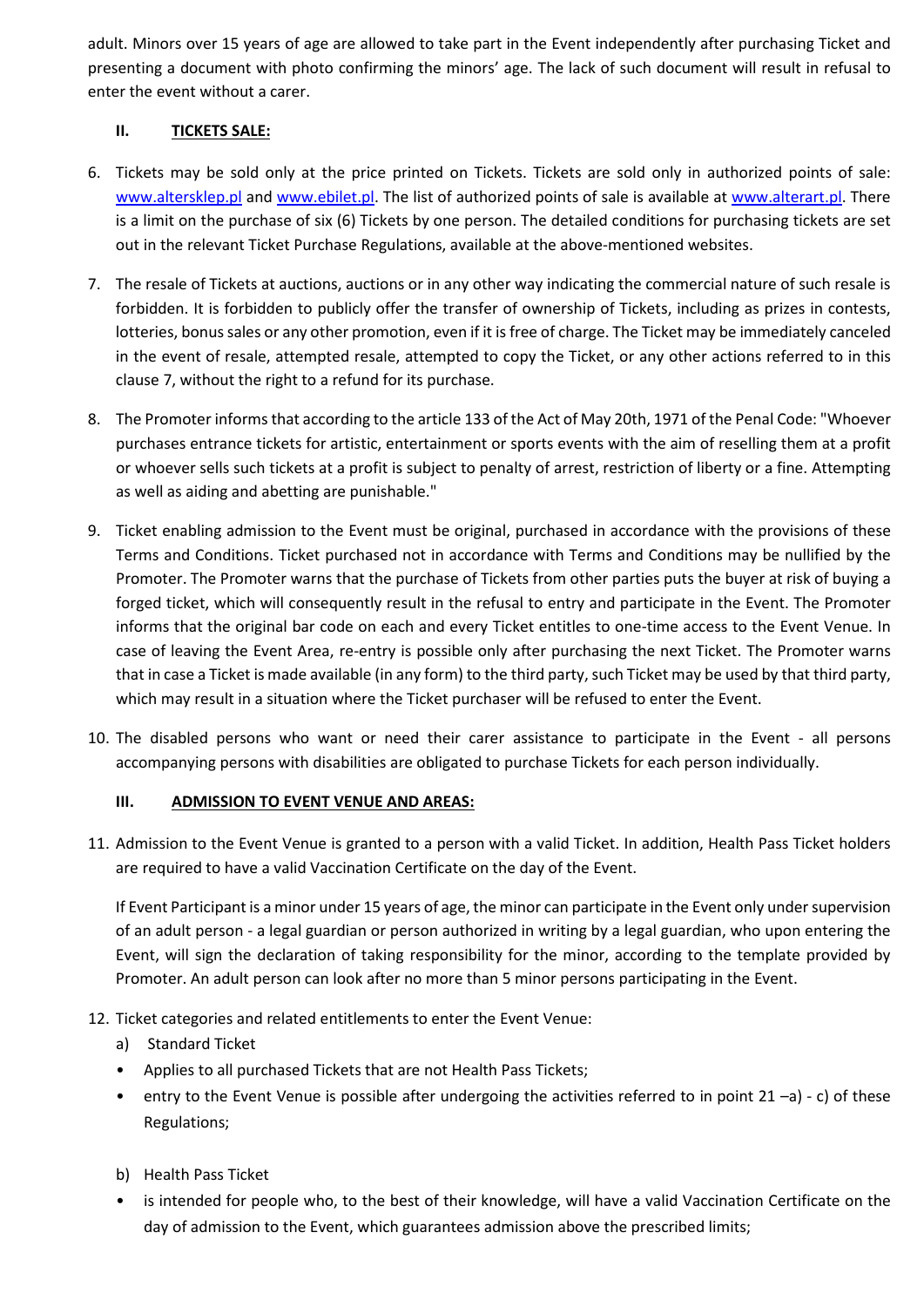- due to the applicable laws, Health Pass ticket holders are not required to have a valid vaccination certificate on the day of the Event and to show a document confirming their identity,
- entry to the Event Venue is possible after undergoing the activities referred to in point  $21 a$ ) c) of these Regulations.
- 13. Irrespective of meeting the conditions stated above in point 11, the Promoter is obligated to refuse the entrance to the Event Venue, in accordance with the Provisions of the Act, to:
	- a) persons who refuse to undergo the activities described in point 21 a) and c) of these Terms and Conditions.
	- b) persons under the visible influence of alcohol, intoxicants, psychotropic drugs or any other agents with similar effect;
	- c) persons carrying weapons or other dangerous objects, explosives, pyrotechnic materials, flammables, alcoholic drinks, psychoactive agents or substances.
	- d) persons acting violently, provocatively or in any other way which might pose threat to the safety and order of the Event;

The decision whether or not the objects are dangerous rests upon the Security Service.

- 14. The Promoter may refuse admission to the Event or staying at the Event to the following:
	- a) persons without a valid Ticket;
	- b) persons whose appearance makes their identification impossible;
	- c) persons carrying plastic, glass or metal containers or cans;
	- d) persons who do not have identification documents or refuse to present them.
- 15. Bearing in mind that during the Event on the territory of the Republic of Poland or in a specific area thereof, there may be regulations establishing certain restrictions, orders or bans in the organization of mass events or entertainment events in connection with the prevention, counteraction and combating of the coronavirus epidemic, the Promoter reserves that it may limit the right to enter the Event only to Event Participants holding a Health Pass Ticket.

In the event that the holder of the Health Pass Ticket is not able to prove, upon entering the Event, that he is a Person Vaccinated against COVID-19, then the Promoter may refuse such person the right to enter the Event. In the absence of legal restrictions on admission to the Event due to COVID-19, the Health Pass Ticket remains valid and is the basis for entry to the Event.

16. For the safety of Event Participants, the Event Venue should be left no later than 30 minutes after the end of the concert. After this time, Security Staff have the right to ask Event Participants to leave the Event Site.

# **IV. TERMS AND CONDITIONS APPLICABLE IN EVENT VENUE:**

- 17. The Promoter ensures safety and order of the persons present at the Event in the course of the Event, by, among others:
	- a) providing Security Service and Information Service carrying a special ID;
	- b) providing medical assistance and sanitary facilities;
	- c) changing the place of Event, shall the need arise;
	- d) changing the date and time of the Event to another, if necessary.
	- e) in connection with the prevailing epidemic situation by applying additional epidemic restrictions.
- 18. Event Participants and all other persons who are on the Event Venue are obliged to follow the instructions of the Security Staff and representatives of the Promoter. Refusal to comply with these instructions may only be due to their inconsistency with generally applicable laws.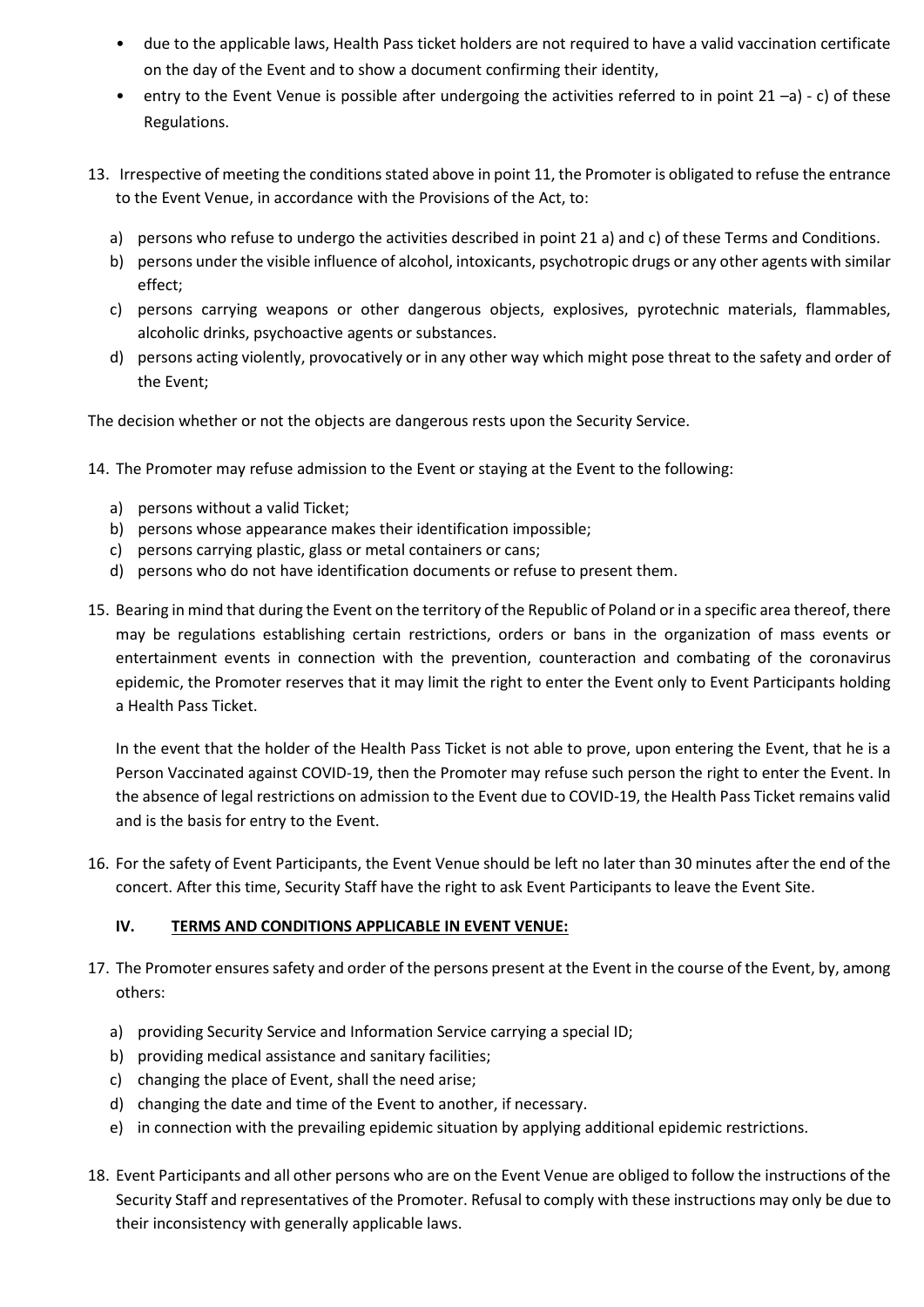- 19. Event Participants and all other people who are on the Event Venue are obliged to behave in a way that does not endanger the safety of other people present at the Event, and in particular to comply with the provisions of the Regulations. It is forbidden to destroy equipment located on the Event Venue. Event Participants are required to use the sanitary facilities only for their intended purpose.
- 20. During the Event it is prohibited to:
	- a) taking actions aimed at interrupting or disrupting the course of the Event,
	- b) using offensive, vulgar vocabulary, proclaiming and displaying slogans with vulgar and racist content and inciting conflicts, in particular on the grounds of race, nationality, religion, social or sex,
	- c) displaying banners previously not approved by the Promoter,
	- d) throwing objects,
	- e) blocking exits and escape routes,
	- f) bringing and using cameras, sound and image recording equipment and photographic equipment that can be used professionally, including cameras with interchangeable optics, cameras with a zoom exceeding 6x, tripods, selfie sticks Photos can be taken only for private purposes, without covering the stage to anyone in the audience or disturbing people in the vicinity,
	- g) bringing dogs and other animals, except guide dogs,
	- h) bringing drinks and food, with the exception of people whose health condition requires a specialized diet confirmed by a medical certificate,
	- i) conducting advertising and promotional activities without the Promoter's consent,
	- j) conduct any commercial or other gainful activity, as well as fundraising, without the Promoter's consent.
- 21. Security Service is entitled to:
	- a) check the rights of persons to participate in the Event, and in case of confirming lack of such rights ask them to leave the Event;
	- b) check the identification documents of Event Participants in order to establish their identity,
	- c) inspect the contents of persons' bags and clothes in case of suspicion that these persons brought in or carry objects described in points 13 c), 14 c) or point 20 of this Terms and Conditions,
	- d) give safety orders to persons disturbing the peace or acting against the Terms and Conditions of the Event, and in case their orders are not carried out - call them on to leave the Event;
	- e) use, in accordance with the rules defined in article 11, point 1 and 2 of the Act of 24 May, 2013 on the means of physical coercion and firearms (Journal of Laws, item 628), physical force in accordance with the rules defined in article 12, paragraph 1, points 1, a) and b), point 2 a) and b) and point 12 a) of this Act
	- f) apprehend, in order to hand them over to the Police immediately, persons directly threatening the life and health of other persons as well as the protected property.
- 22. Security Service and Information Service are obligated to expel from Event Venue all persons whose behaviour disturbs public order or violates Terms and Conditions.
- 23. Depending on potential risk and needs, Security Service members can be equipped with, among others:
	- handheld metal detectors,
	- samples of tickets, identifiers and invites,
	- other necessary and legally permitted means of personal protection.
- 24. The Event Participant's right to be at the Event is ascertained by a member of the Security or Information Services by:
	- checking if the person has a valid Ticket,
	- comparison of the presented document with the specimen,
	- checking if the person has an identity document,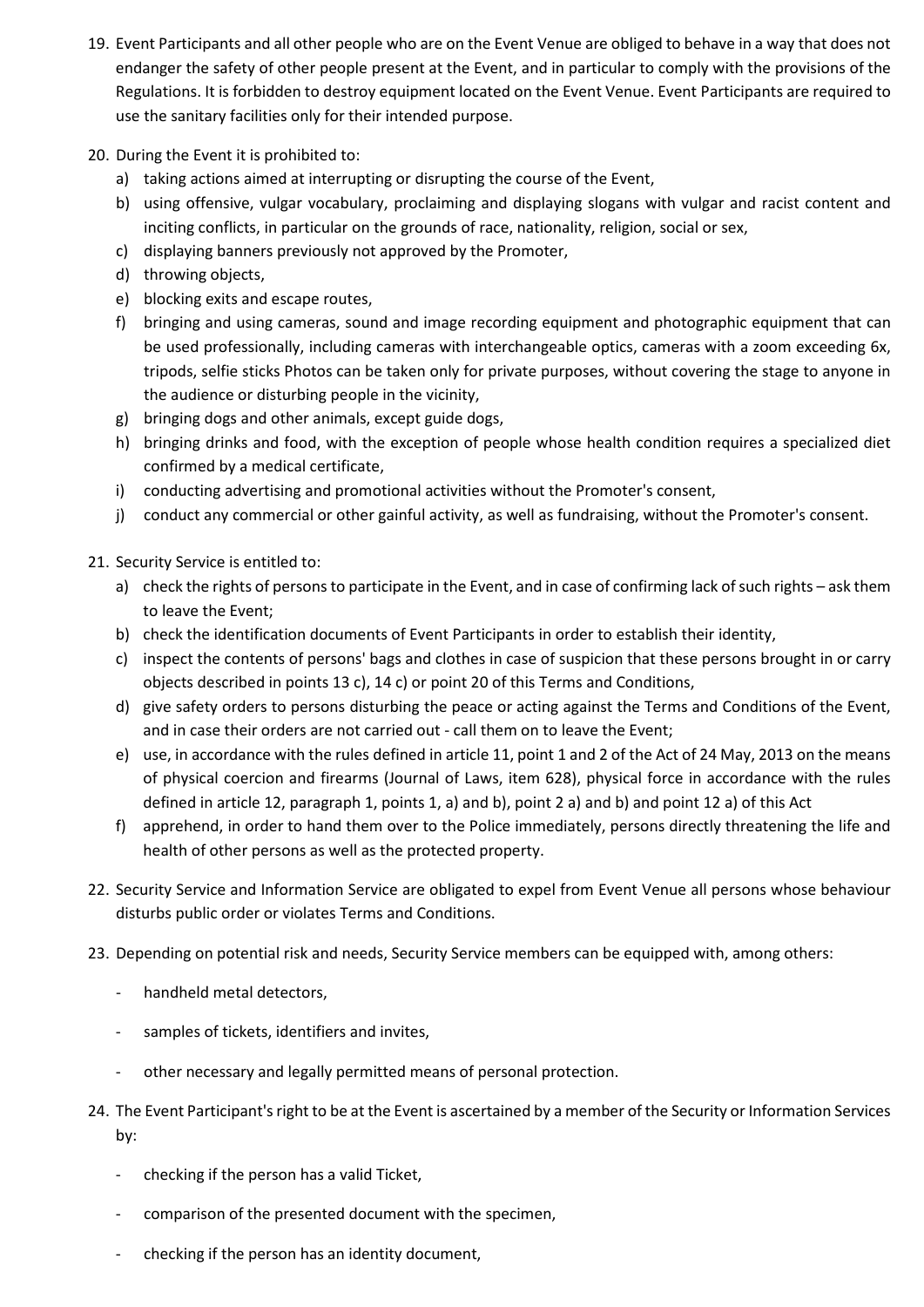- verification of the Event Participant's age by checking the identity document.
- 25. In case any objects that are forbidden at the Event are found during the inspection of bags or clothes, a member of Security Service will refuse the person, in whose belongings such objects have been found, the admission to the Event or expel the person from the area, where the Event is taking place.
- 26. In case any weapons or other dangerous objects, alcohol, explosives, pyrotechnic materials, flammable materials, intoxicants and psychotropic drugs are found in the inspected bags or clothes, a member of Security service apprehends the person in whose belongings such objects have been found and after confiscating these objects, writes a protocol of the situation and then hands the person over to the Police along with the confiscated objects.
- 27. Promoter provides fire safety by ensuring that:

a) service staff, Security and Information Service and Promoter must know the location of basic firefighting equipment and fire hydrants as well as fire Terms and Conditions;

b) Security and Information Service must be trained in: rules of conducting evacuation, methods of alerting Fire Brigade, rules of the use of basic firefighting equipment and first-aid.

28. In the course of the Event, the Promoter and Event Participants, as well as any other persons staying in its venue are obligated to abide by the provisions of Education in Sobriety and Alcoholism Prevention Act.

# **V. RIGHTS AND RESPONSIBILITIES OF EVENT PARTICIPANTS:**

- 29. Promoter informs that due to a considerable number of Event Participants and the necessary control and safety means used at the entrance to the Event, Event Participants are obligated to arrive at the Venue in an appropriate advance.
- 30. Due to the regulations related to the state of the epidemic, in force on the day of the Event, the Promoter reserves the right to refuse entry to persons who do not comply with the order to cover their mouth and nose with a mask.
- 31. The Promoter informs that the Event Participant or another person staying at the Event Venue will be constantly in the zone of loud sounds that may cause hearing damage. Hearing protectors are recommended, especially for children. During the Event, strobe lights and pyrotechnic effects may also be used.
- 32. The Event Participant acknowledges that participation in the Event may be associated with the risk of infection with the SARS-CoV-2 virus, in particular in the event of non-compliance with the rules of conduct established by the Promoter, applicable regulations, guidelines or recommendations of the relevant government administration bodies, and exempts the Promoter from any liability in this respect.
- 33. The Promoter may record the proceedings of the Event for documentation purposes as well as promotion and advertising of Event and future events as well as the Promoter itself and sponsors.

# **VI. SPECIAL PROVISIONS CONCERNING EPIDEMIC SECURITY**

34. In connection with the announcement of the epidemic in the territory of the Republic of Poland, the Promoter informs:

In order to prevent the spread of the SARS-CoV-2 virus, in accordance with the applicable regulations, Event Participants may be required to use personal protective equipment on the Event Venue, specified in the currently applicable regulations, guidelines or recommendations, as well as to comply with the currently applicable prohibitions and limitations. The Event Participant is obliged to read the currently applicable regulations, guidelines or recommendations. The Promoter has the right to refuse admission to the Event and to remove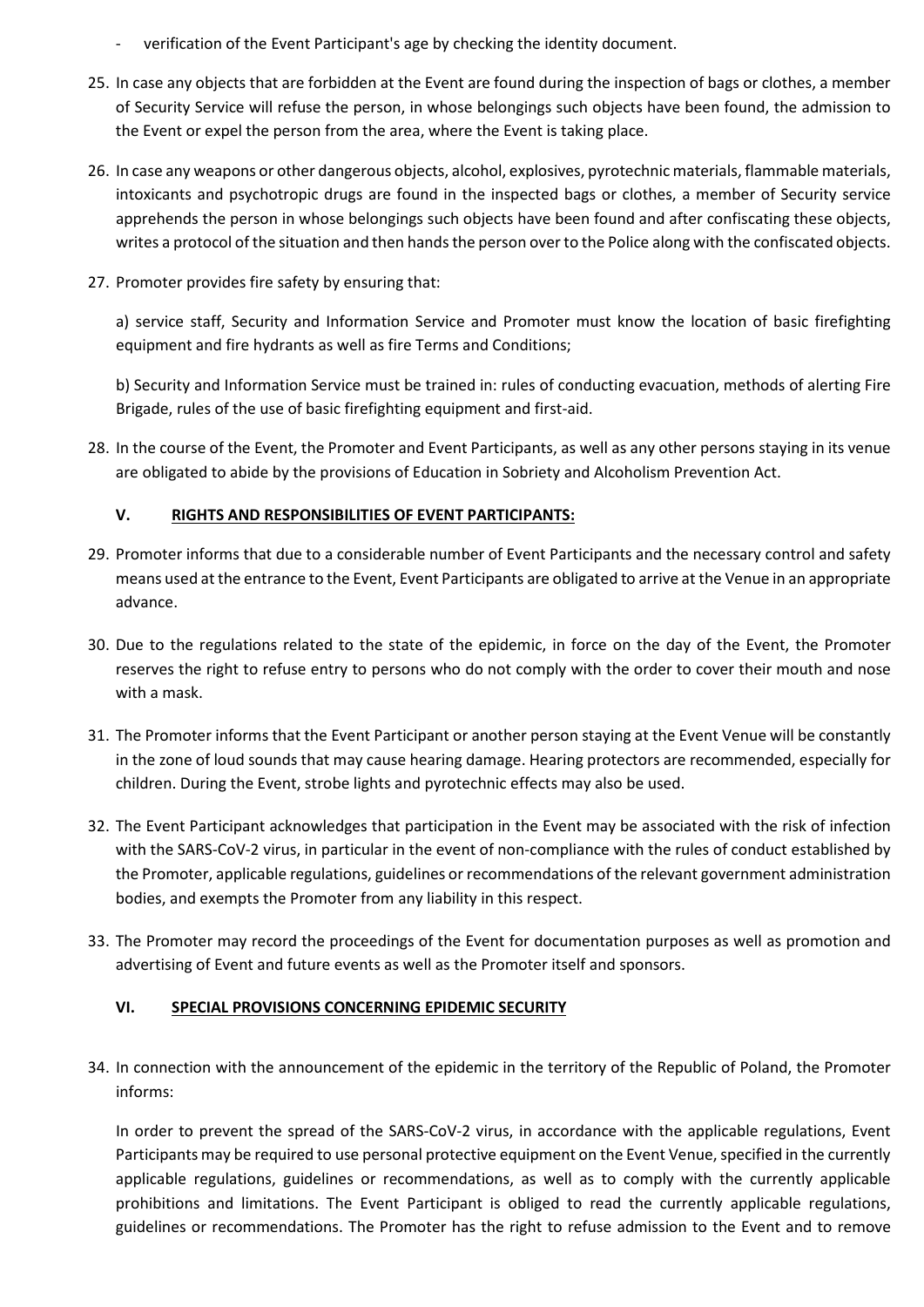Event Participants from the Event Venue who do not comply with the applicable rules of procedure, without the right to make complaints or other claims.

## **VII. COMPLAINTS:**

35. Any complaints may be filed in a written form to the following correspondence address of The Promoter, within 21 days from the end date of Event:

ALTER ART FESTIVAL SP. Z O.O. UL. Kazimierzowska 14

- 02-589 Warszawa
- 36. The complaint shall contain full name and a correspondence address of a person filing a complaint, as well as indication of the reasons for the complaint and the content of the demands.
- 37. The Promoter recognizes complaints submitted in accordance with point 35 and 36 above and responds within 21 days of their delivery to the Promoter.
- 38. The use of the complaint procedure is voluntary and is not a condition for pursuing claims.
- 39. The administrator of personal data is ALTER ART FESTIVAL SP. Z O.O. with headquarters in Warsaw, Kazimierzowska 14. Personal data are processed in order to resolve complaints. Providing personal data is voluntary, but necessary to receive a response to the complaint. The legal basis for the processing of personal data is their necessity to achieve the objectives resulting from legally justified interests pursued by the administrator, subject to consideration of complaints. The Administrator may process the personal data of the Event Participants as long as it is necessary to achieve the purposes for which the data was collected unless there is a technical, legal or other important reason justifying the removal, destruction or anonymization of these data.
- 40. A person who the data regards, has the right to request the administrator to access his personal data, rectify them, delete or limit processing, the right to object to the processing and the right to transfer data, as well as the right to file a complaint to the supervisory body.

### **VIII. CRIMINAL PROVISIONS UNDER THE CRIMINAL CODE**

41. Whoever, knowing that he / she is affected by an infectious disease, directly exposes another person to contracting such a disease, shall be subject to the penalty of deprivation of liberty for a term of between 3 months and 5 years. If the perpetrator of this act exposes many people to infection, he or she is subject to the penalty of deprivation of liberty for a term of between one and 10 years (Article 161 § 2 and § 3 of the Criminal Code).

### **IX. FINAL PROVISIONS:**

- 42. All rights to the name and logo of the Event are reserved for the Promoter. Official programmes and gadgets connected to Event will be sold exclusively at Event Venue or in the outlets authorized by The Promoter.
- 43. The status of the sponsor of Event is granted exclusively by the Promoter.
- 44. These Regulations are available:
- on the websit[e www.alterart.pl](http://www.alterart.pl/)
- at the entrance to the Event Venue;
- 45. Any correspondence to the Promoter must be sent to the address specified in point 35.
- 46. Security Service may issue their own safety and fire instructions in accordance with the provisions of the law in force.
- 47. In the matters not defined by The Terms and Conditions , the provisions of the Civil Code shall apply.